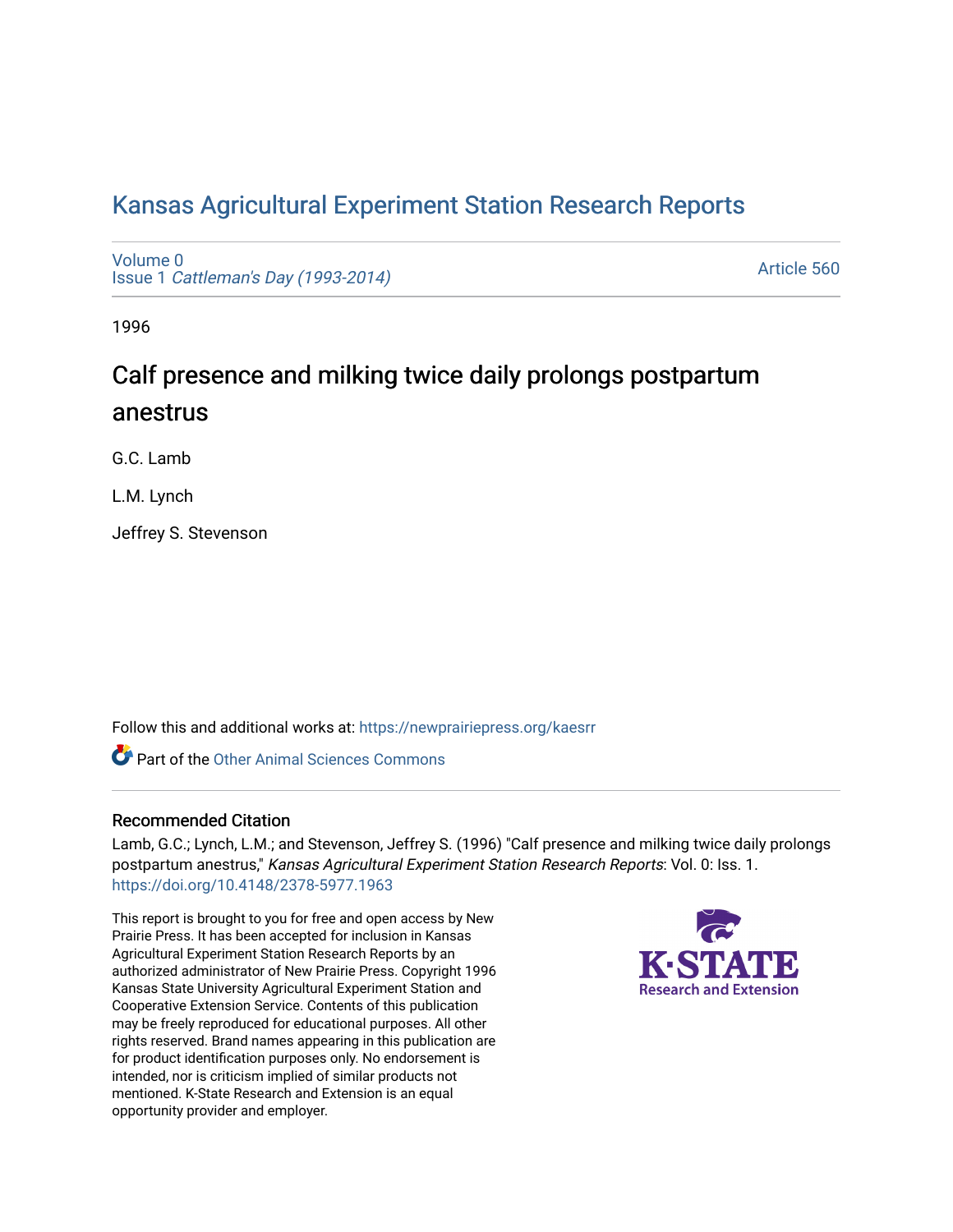## Calf presence and milking twice daily prolongs postpartum anestrus

## **Abstract**

Four treatments were initiated approximately 15 days after calving: 1) calf was weaned permanently from its dam (CW; n=6); 2) calf was present continuously with its dam (CPO; n=5); 3) calf was weaned permanently from its dam + dam was milked twice daily (CWM; n=6); 4) calf was present continuously with its dam but contact with the udder was prohibited + dam was milked twice daily (CRM; n=5). During the 4-week treatment period, cows in the CRM treatment produced about twice as much milk, milk fat, milk protein, milk lactose, and milk solids-not-fat (SNF) than CWM cows. After completion of treatments, calves were returned to their dams and allowed to suckle ad libitum. After calves had been reunited with their dams for 1 week, cows in the CRM treatment produced similar amounts of milk, milk fat, milk protein, milk lactose, and milk SNF as CPO cows, but about twice as much as CWM cows. Cows weaned and milked twice daily had their first postpartum ovulation about 2 weeks after weaning, similar to cows weaned but not milked, whereas cows milked in the presence of their own restricted calf first ovulated in about 4 weeks and calf-present cows in about 5 weeks. We conclude that both milk removal (either mechanically or by a calf) and a cow-calf bond are essential to prolong postpartum anestrus.

## Keywords

Cattlemen's Day, 1996; Kansas Agricultural Experiment Station contribution; no. 96-334-S; Report of progress (Kansas State University. Agricultural Experiment Station and Cooperative Extension Service); 756; Beef; Cows; Milking; Suckling; Calf presence; Anestrus

## Creative Commons License



This work is licensed under a [Creative Commons Attribution 4.0 License](https://creativecommons.org/licenses/by/4.0/).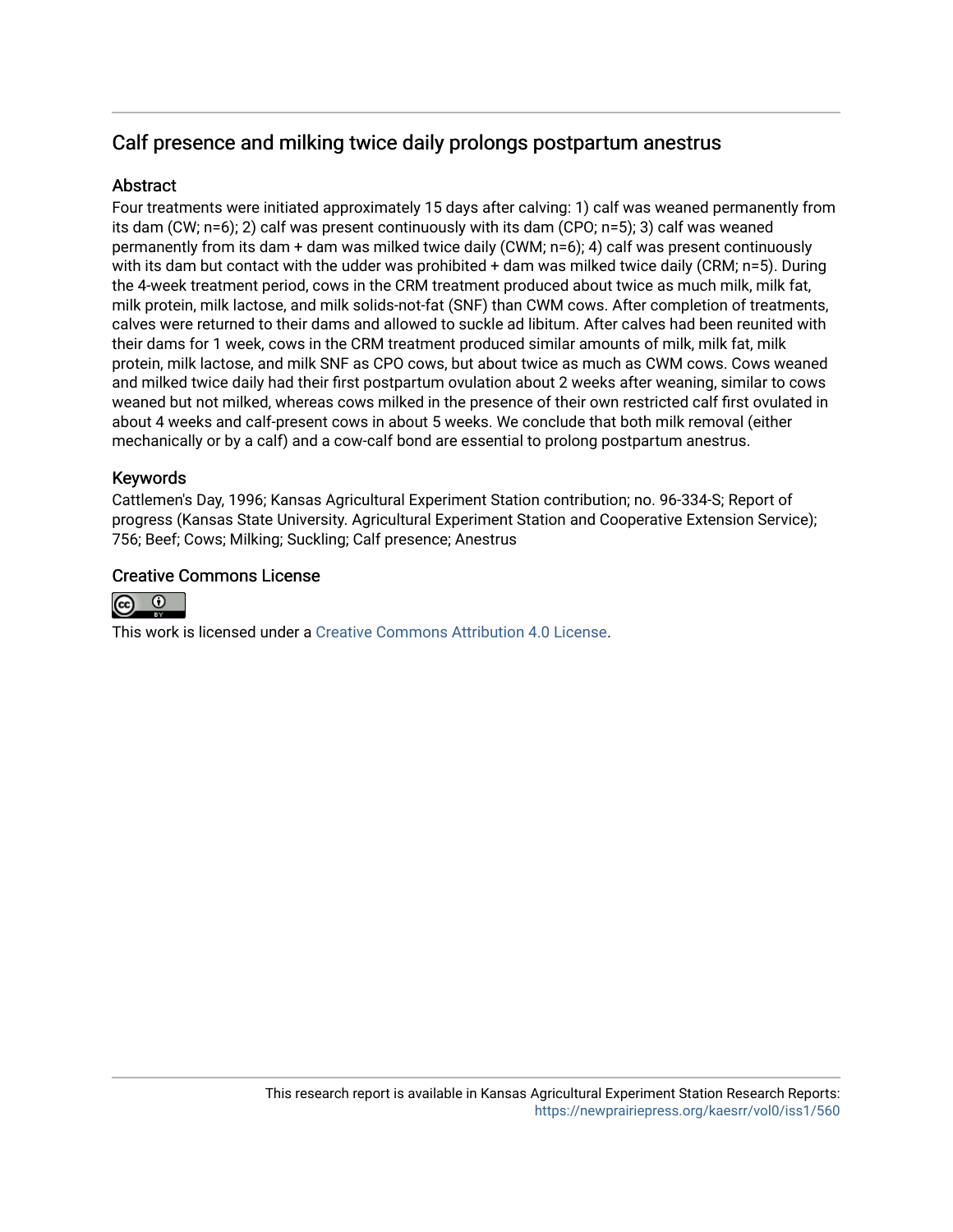### **CALF PRESENCE AND MILKING TWICE DAILY PROLONGS POSTPARTUM ANESTRUS**

*G. C. Lamb, J. M. Lynch, and J. S. Stevenson*

#### **Summary**

Four treatments were initiated approximately 15 days after calving: 1) calf was weaned permanently from its dam (CW; n=6); 2) calf was present continuously with its dam (CPO;  $n=5$ ); 3) calf was weaned permanently from its dam + dam was milked twice daily (CWM; n=6); 4) calf was present continuously with its dam but contact with the udder was prohibited + dam was milked twice daily (CRM; n=5). During the 4-week treatment period, cows in the CRM treatment produced about twice as much milk, milk fat, milk protein, milk lactose, and milk solids-not-fat (SNF) than CWM cows. After completion of treatments, calves were returned to their dams and allowed to suckle ad libitum. After calves had been reunited with their dams for 1 week, cows in the CRM treatment produced similar amounts of milk, milk fat, milk protein, milk lactose, and milk SNF as CPO cows, but about twice as much as CWM cows. Cows weaned and milked twice daily had their first postpartum ovulation about 2 weeks after weaning, similar to cows weaned but n ot milked, whereas cows milked in the presence of their own restricted calf first ovulated in about 4 weeks and calf-present cows in about 5 weeks. We conclude that both milk removal (either mechanically or by a calf) and a cow-calf bond are essential to prolong postpartum anestrus.

(Key Words: Cows, Milking, Suckling, Calf Presence, Anestrus.)

#### **Introduction**

Reproduction is the major limiting factor in the efficiency of production in beef cattle enterprises. Gestation length limits producers to one calf crop per year. The large st loss in the potential calf crop is the failure of cows to conceive during the breeding season. This loss can be reduced by shortening the in terval to first postpartum estrus.

The cow-calf suckling interaction is a critical component in maintaining anestrus. Cows suckled continuously had longer i ntervals to first estrus than cows whose calves were weaned. Maintaining cows continuously with their muzzled or nose-plated nonsuckling calves prolonged anestrus as long as when calves were allowed to suckle, because the perception of suckling or milk removal was maintained with continued calf presence.

Cows that limit-nursed an alien calf (limited to four, 10-min, suckling bouts per day) had a shorter anestrus than cows nursing their own calves. However, cows nursing foster calves continuously or nursing alien calves continuously in the presence of their own restricted calves (own calves were present continuously but contact with the udder was prohibited) had intervals to first ovulation similar to those of cows nursing their own calves but longer than those of weaned cows.This suggests that a cow must first recognize the suckling calf to be her own (natural born calf or reformed with a foster calf) before subsequent suckling will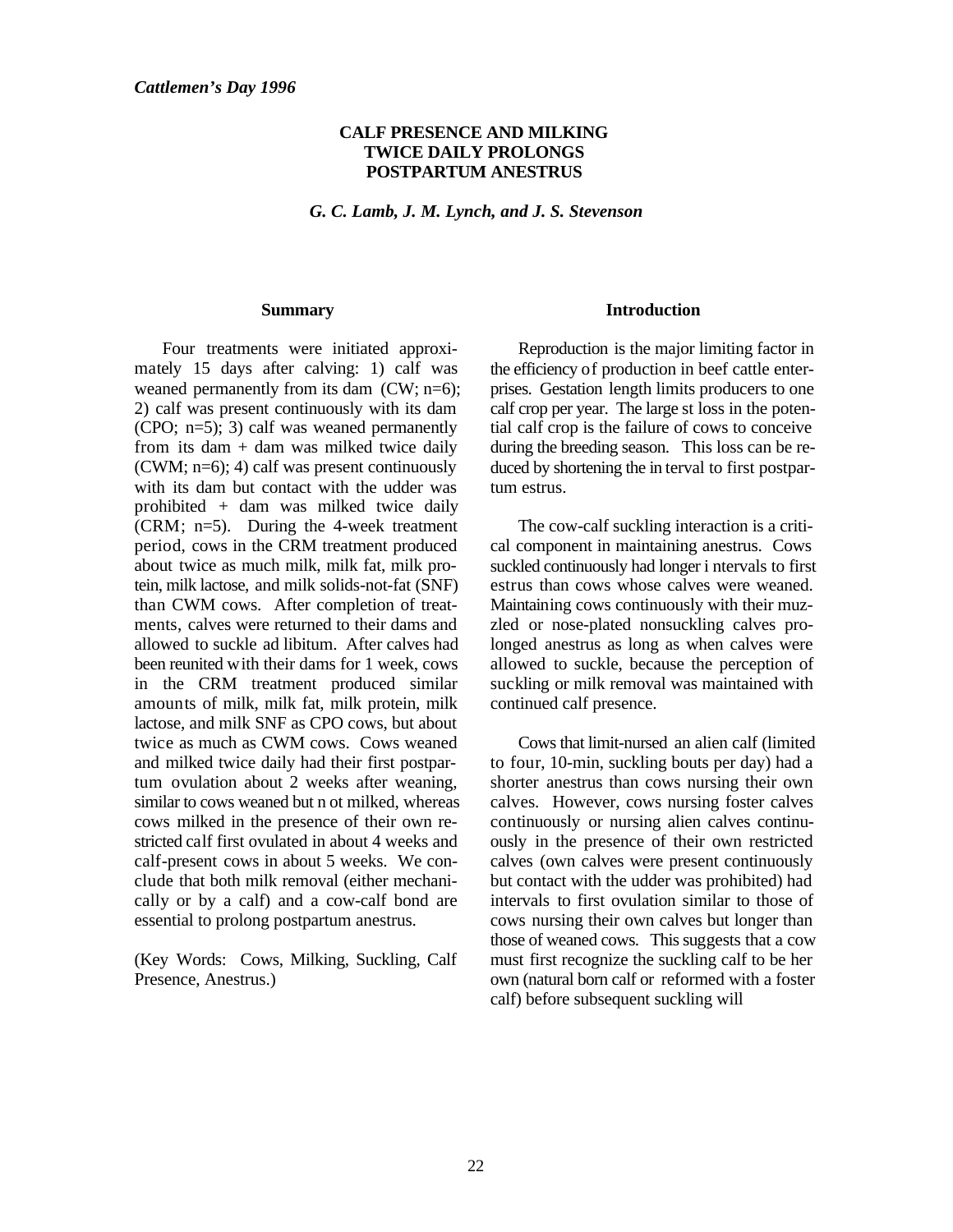prolong anestrus. The present experiment was designed to determine whether milking a cow twice daily in the presence or absence of her own udder-restricted calf would alter the postpartum interval to first ovulation.

#### **Experimental Procedures**

Twenty-two multipa rous, crossbred (Angus Hereford) cow-calf pairs were assigned randomly to four treatments at 15 days after calving: 1) calf was weaned permanently from its dam (calf weaned; CW;  $n = 6$ ); 2) calf was present continuously with its dam (own calf present; CPO;  $n = 5$ ); 3) calf was weaned permanently from its dam, plus dam was milked twice daily (calf weaned + milked; CWM;  $n =$ 6); 4) calf was present continuously with its dam but contact with the udder was prohibited, plus dam was milked twice daily (calf restricted + milked; CRM; n = 5). Cows remained on treatment for 4 weeks, after which CWM and CRM cows were reintroduced to their calves and allowed to nurse their calves continuously. Daily blood samples were collected from cows to determine their first increase in progesterone after the initiation of treatments. Ovulation occurred 1 to 2 days be fore serum progesterone exceeded .5 ng/ml for at least 2 days.

Cows were fed individually to meet or exceed NRC recommendations, and intakes were adjusted weekly according to individual body weight and condition. Th e CW cows were fed as dry second-trimester, pregnant, beef cows and the CPO, CWM, and CRM co ws were fed as superior milk producers. Restricted calves in the CRM treatment were fed milk replacer twice daily.

Milk production was recorded daily, and milk samples were collected weekly to assess contents of fat, protein, lactose, and solids-notfat (SNF) and somatic cell count (SCC) in the CWM and CRM treatments. One week after terminating treatments (after CRM and CWM cows had been reintroduced to their calves and suckled ad libitum for 1 week), 24-hour production of milk (two milkings during 24 hours after receiving 20 I.U. of oxytocin), and fat, protein, lactose, SNF, and SCC in milk were measured.

#### **Results and Discussion**

Daily milk production characteristics of calf weaned + milked and calf restricted + milked cows during the 4-week treatment period are shown in Table 1. Production of fat, protein, lactose, and SNF in milk was greater (P<.05) in calf restricted  $+$  milked cows than in calf weaned + milked cows. In addition, daily milk production (Figure 1) throughout the 4-week treatment period was greater (P<.05) for calf restricted + milked c ows than for calf weaned + milked cows. Therefore, the presence of a cow s calf is a critical compone nt in maintaining milk production in milked beef cows.

Milk yield for calf weaned + milked, calf restricted + milked, and calf-present cows 1 week following the conclusion of treatments is shown in Table 2. Cows in the calf restricted  $+$ milked and calf-present treatments produced similar amounts of milk, milk fat, milk protein, milk lactose, and milk SNF; and all milk traits were greater (P<.05) than those of calf weaned + milked cows. The presence of the cow's nonsuckling calf in the CRM treatment during the 4-week treatment period maintained milk production. Thus, when calf restricted  $+$  milked cows were reunited with their calves and suckled for 1 week, their milk production was similar to that of calf-present cows. Because the calf was absent during the treatment period for calf weaned + milked cows, milk production declined, which probably accounts for the decrease in production 1 week after they were reunited.

The postpartum interval to first increase in progesterone was shorter  $(P<.05)$  in the CW  $(16.5 - 4.2 d)$  and CWM  $(14.2 - 4.2 d)$  treatments than in the CPO (35.6 – 4.5 d) and CRM  $(27.6 - 4.5 d)$  treatments. T hese results support our earlier report (1995 Cattleman s Day; KAES Report of Progress 704:105), indicating that anestrus is prolonged in cows maintained with their own restricted calf but suckled by another calf or maintained with their own restricted calf and milked. Maintaining anestrus involves two critical components: 1) a cow must recognize and remain bonded to her own calf and 2) a cow must be suckled by her calf or her